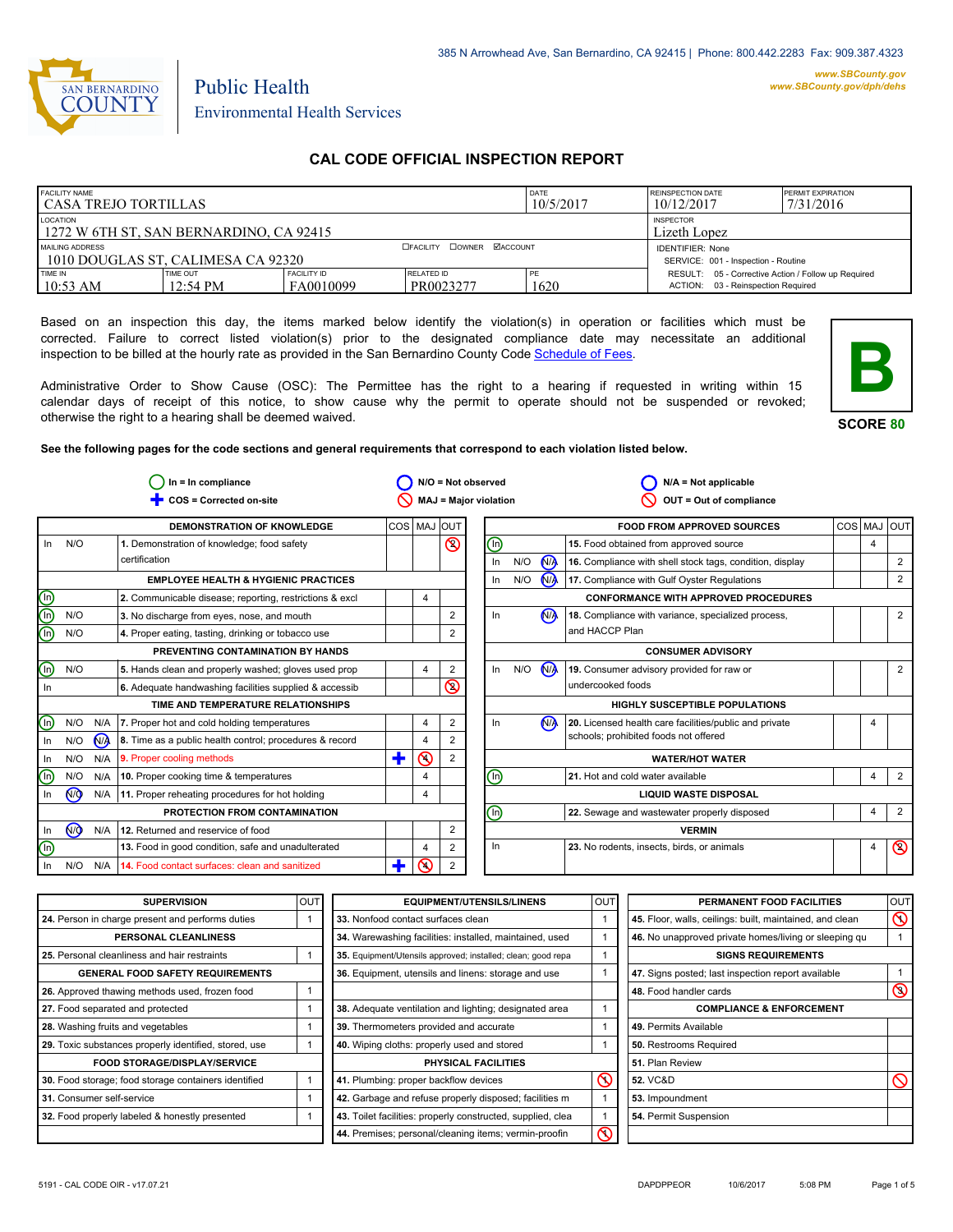

#### **CAL CODE OFFICIAL INSPECTION REPORT**

| <b>FACILITY NAME</b>                                     | <b>DATE</b>                      |
|----------------------------------------------------------|----------------------------------|
| ' CASA TREJO TORTILLAS                                   | 10/5/2017                        |
| LOCATION<br>1272 W 6TH ST.<br>, SAN BERNARDINO, CA 92415 | <b>INSPECTOR</b><br>Lizeth Lopez |

# **9. PROPER COOLING METHODS experience of the experience of the experience of**  $\triangle$  **<b>MAJOR Compliance date not specified POINTS**

| Complied on 10/5/2017       |
|-----------------------------|
| Violation Reference - HSC - |
| 114000                      |

**Inspector Comments:** Observed large pots of cooked corn improperly cooling without any way of intervention. Observed the vat of cooked corn measuring 73 degrees F. Per employee, the corn was cooked 1 day prior and they left it out all night to cool. One cracked ice paddle was observed at the facility at this time. Manager mentioned that she will obtain more ice to cool the corn that was cooking during the inspection.

Ensure potentially hazardous foods are cooled rapidly from 135°F to 70°F within two hours and then cooled from 70ºF to 41ºF or below for a total of six hours using approved cooling methods. Ensure a food probe thermometer is used to monitor the cooling process of the cooked corn. Discussed proper cooling methods with the employees and manager. Owner stated that he will obtain more ice paddles to help with the cooling process.

Corrected on site. Employees voluntarily discarded the cooked corn. See VC&D.

**Violation Description:** All potentially hazardous food shall be RAPIDLY cooled from 135F to 70F, within 2 hours, and then from 70F to 41 F, within 4 hours. Cooling shall be by one or more of the following methods: in shallow containers; separating food into smaller portions; adding ice as an ingredient; using an ice bath; stirring frequently; using rapid cooling equipment; or, using containers that facilitate heat transfer. PHF is to be cooled within 4 hours to 41F if prepared from ingredients at ambient temperature. Deliveries of PHF is to be cooled to below 41F within 4 hours if received between 41F to 45F.

**More Information: [http://www.sbcounty.gov/uploads/dph/dehs/Depts/EnvironmentalHealth/FormsPublications/cooling\\_hot\\_food\\_safely.pdf](http://www.sbcounty.gov/uploads/dph/dehs/Depts/EnvironmentalHealth/FormsPublications/cooling_hot_food_safely.pdf)**

surface.

#### **14. FOOD CONTACT SURFACES: CLEAN AND SANITIZED** ê**! MAJOR** ê**!**

| <b>POINTS</b> | Compliance date not specified<br><b>Complied on 10/5/2017</b> | Inspector Comments: Observed employees wiping active prep tables with towels measuring 0 parts per<br>million. Note: No test strips were observed on site. |
|---------------|---------------------------------------------------------------|------------------------------------------------------------------------------------------------------------------------------------------------------------|
|               | Violation Reference - HSC -<br>113984(e), 114097, 114099      | Sanitize food contact surfaces with solution measuring 100 ppm, if chlorine is used. Provide test strips to<br>adequately measure sanitizer concentration. |
|               |                                                               | Corrected on site. Observed employee place cloth in solution measuring 100 ppm chlorine and re-wipe prep                                                   |

Observed heavy food residue on corn cooking equipment and corn utensils. Observed food residue chipping off of the equipment. Observed food residue on the containers that are used to store utensils.

Properly wash, rinse, sanitize and air dry all cooking equipment and utensils. Ensure storage containers are also properly washed.

Corrective actions taken. Employees were educated on proper ware washing procedures.

**Violation Description:** All food contact surfaces of utensils and equipment shall be clean and sanitized. (113984(e), 114097, 114099.1, 114099.4, 114099.6, 114101 (b-d), 114105, 114109, 114111, 114113, 114115 (a, b, d), 114117, 114125(b), 114135, 114141)

**More Information: <http://www.sbcounty.gov/uploads/dph/dehs/Depts/EnvironmentalHealth/FormsPublications/TowelSanitizingSolution.pdf>**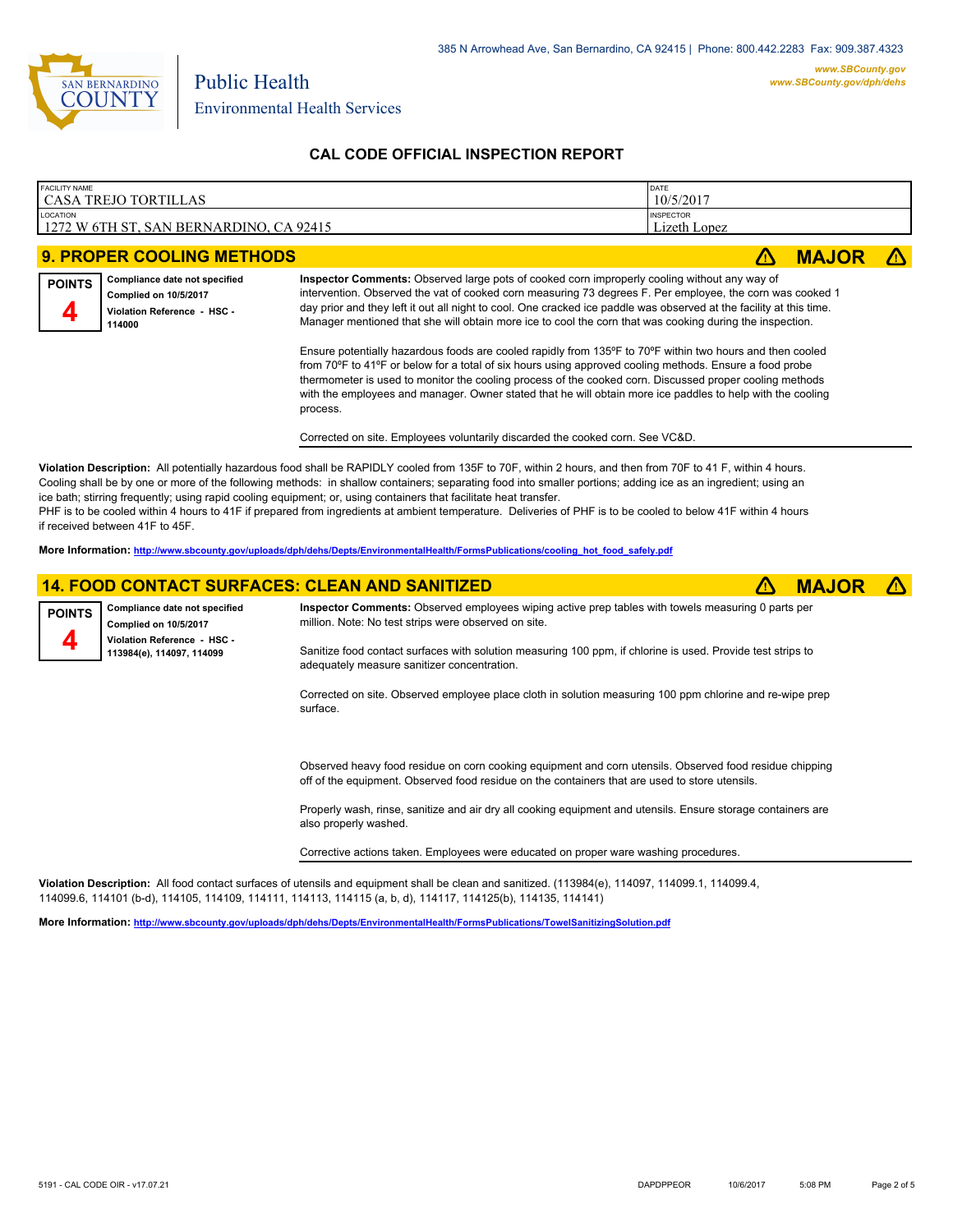

### **CAL CODE OFFICIAL INSPECTION REPORT**

| <b>FACILITY NAME</b><br>CASA TREJO TORTILLAS                       | DATE<br>10/5/2017                |
|--------------------------------------------------------------------|----------------------------------|
| <b>LOCATION</b><br>  1272 W 6TH ST, SAN BERNARDINO,<br>$C_A$ 92415 | <b>INSPECTOR</b><br>Lizeth Lopez |

### **1. DEMONSTRATION OF KNOWLEDGE; FOOD SAFETY CERTIFICATION**

| <b>POINTS</b><br>∽ | Compliance date not specified<br><b>Not In Compliance</b><br>Violation Reference - HSC -<br>113947-113947.1 | Inspector Comments: Observed Certified Food Manager's Certificate missing. Obtain at least one food<br>manager certificate from one of the below accredited organization that has been certified by the American<br>National Standards Institute (ANSI):<br>360training.com, Inc.- Learn2Serve® Food Protection Manager Certification Program<br>·National Registry of Food Safety Professionals- Food Protection Manager Certification Program<br>·National Restaurant Association-ServSafe® Food Protection Manager Certification Program<br>-Prometric Inc.- Food Protection Manager Certification Program |
|--------------------|-------------------------------------------------------------------------------------------------------------|---------------------------------------------------------------------------------------------------------------------------------------------------------------------------------------------------------------------------------------------------------------------------------------------------------------------------------------------------------------------------------------------------------------------------------------------------------------------------------------------------------------------------------------------------------------------------------------------------------------|
|                    |                                                                                                             | Provide manager's certificate at facility within 60 days. Non-compliance will result in a future charged<br>inspection at an hourly rate of \$245.                                                                                                                                                                                                                                                                                                                                                                                                                                                            |

**Violation Description:** All food employees shall have adequate knowledge of and be trained in food safety as it relates to their assigned duties. (113947) Food facilities that prepare, handle or serve non-prepackaged potentially hazardous food, shall have an employee who has passed an approved food safety certification examination. (113947-113947.1)

**More Information: <http://www.sbcounty.gov/uploads/dph/dehs/Depts/EnvironmentalHealth/FormsPublications/FoodSafetyPracticesOverview.pdf>**

#### **6. ADEQUATE HANDWASHING FACILITIES SUPPLIED & ACCESSIBLE**

**Compliance date not specified Not In Compliance Violation Reference - POINTS 2**

**Inspector Comments:** Observed hand-wash sink adjacent to the prep table to be blocked by a trash can and a bottle of soda was in the hand-wash sink basin.

Ensure hand-wash sink is kept unobstructed and accessible at all times to properly wash hands.

Observed no paper towels in the paper towel dispenser.

Provide paper towels in the paper towel dispenser at all times.

**Violation Description:** Handwashing soap and towels or drying device shall be provided in dispensers; dispensers shall be maintained in good repair. (113953.2) Adequate facilities shall be provided for hand washing. (113953, 113953.1, 114067(f)). Handwashing sink is not separated from a warewashing sink by a 6 inch high metal splashguard or 24 inch separation. (113953) Handwashing sinks shall not be obstructed, inaccessible, used improperly or kept unclean. (113953.1)

#### **23. NO RODENTS, INSECTS, BIRDS, OR ANIMALS**

**Compliance date not specified Not In Compliance Violation Reference - HSC - 114259.1, 114259.4, 11425**

**POINTS 2**

**Inspector Comments:** Observed 1 live cockroach behind the soap dispenser. No other cockroaches were observed during inspection. Observed fresh rodent droppings in the cabinet in the restroom closest to the tortilla chip machine.

Ensure facility is free of vermin. Remove rodent droppings and cockroach. Clean and sanitize affected area.

Observed numerous flies in the facility. Contamination of food was not observed during inspection. Observed air curtain to be turned off.

Eliminate all vermin from this facility. Ensure air curtain is turned on to prevent vermin entry.

**Violation Description:** Food facility shall be kept free of vermin: rodents (rats, mice), cockroaches, flies. (114259.1, 114259.4, 114259.5) Live animals are not allowed in a food facility unless, food employees with service animals may handle or care for their service animal if they wash their hands as required or persons who are licensed pursuant to Chapter 11.5 of Division 3 of the Business and Professions Code. (114259.4, 114259.5)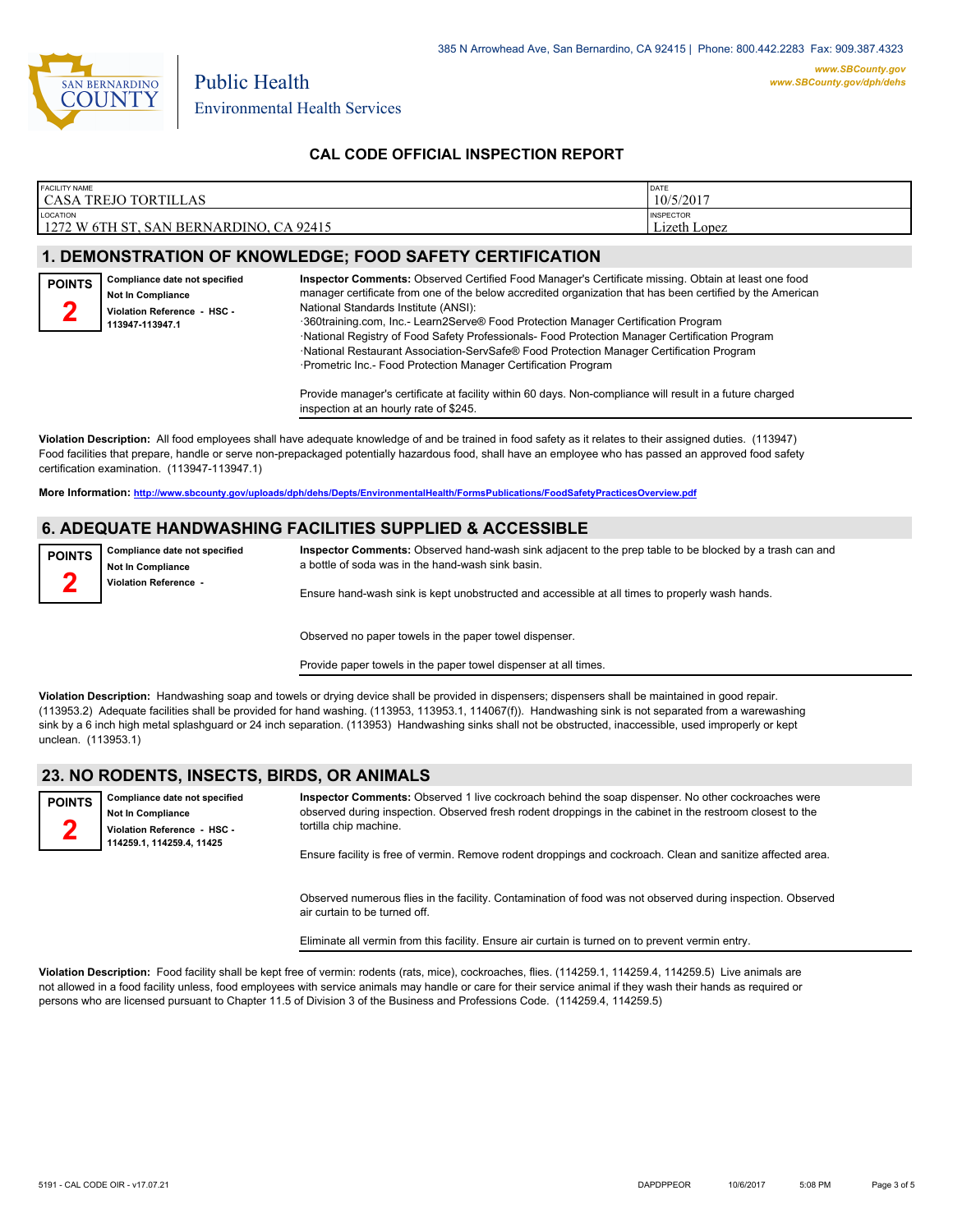

Environmental Health Services

Public Health

## **CAL CODE OFFICIAL INSPECTION REPORT**

| <b>FACILITY NAME</b><br>CASA<br>\ TREJO TORTIL<br>'ILLAS                            | <b>DATE</b><br>10/5/2017         |
|-------------------------------------------------------------------------------------|----------------------------------|
| <b>LOCATION</b><br>1272 W 6TH ST,<br><b>BERNARDINO,</b><br>. CA 92415<br><b>SAN</b> | <b>INSPECTOR</b><br>Lizeth Lopez |

#### **41. PLUMBING; PROPER BACKFLOW DEVICES**

| <b>POINTS</b> | Compliance date not specified                                               | Inspector Comments: Observed walk-in refrigerator condensate line to be leaking. |
|---------------|-----------------------------------------------------------------------------|----------------------------------------------------------------------------------|
|               | <b>Not In Compliance</b><br>Violation Reference - HSC -<br>114171, 114189.1 | Repair or replace condensate line so as to eliminate the leak.                   |
|               |                                                                             |                                                                                  |

Observed faucet at hand-wash sink by the corn equipment to be leaking.

Repair or replace faucet to eliminate the leak.

**Violation Description:** The potable water supply shall be protected with a backflow or back siphonage protection device, as required by applicable plumbing codes. (114192) All plumbing and plumbing fixtures shall be installed in compliance with local plumbing ordinances, shall be maintained so as to prevent any contamination, and shall be kept clean, fully operative, and in good repair. Any hose used for conveying potable water shall be of approved materials, labeled, properly stored, and used for no other purpose. (114171, 114189.1, 114190, 114193, 114193.1, 114199, 114201, 114269)

#### **44. PREMISES; PERSONAL/CLEANING ITEMS; VERMIN-PROOFING**

**POINTS 1**

**Inspector Comments:** Observed personal food items stored adjacent to customer food.

**Not In Compliance Violation Reference - HSC - 114067 (j), 114123**

**Compliance date not specified**

Provide designated space for employee's personal items separate from customer food and food contact surfaces.

**Violation Description:** The premises of each food facility shall be kept clean and free of litter and rubbish; all clean and soiled linen shall be properly stored; non-food items shall be stored and displayed separate from food and food-contact surfaces; the facility shall be kept vermin proof. (114067 (j), 114123, 114143 (a) & (b), 114256, 114256.1, 114256.2, 114256.4, 114257, 114257.1, 114259, 114259.2, 114259.3, 114279, 114281, 114282) Food preparation sinks, handwashing sinks and warewashing equipment shall not be used for the cleaning of maintenance tools, the holding of maintenance materials, or the disposal of liquid wastes. (114123) Open-air barbecue and/or outdoor wood burning oven must operate on the same premises, in conjunction with a permanent food facility and not in an area that may pose as a fire hazard. (114143(a) (b)) Janitorial sink or approved curbed cleaning facility (exemption for restricted food service facilities Section 114279 (b)) shall be provided. (114279(a)) First aid supplies must have a legible manufacturer's label and stored in a kit or container that is located to prevent contamination. (114256.4) Insect electrocution devices are not allowed in food or utensil handling areas. (114259.3)

# **45. FLOORS, WALLS AND CEILINGS: BUILT, MAINTAINED, AND CLEAN**

**Compliance date not specified Not In Compliance Violation Reference - HSC - 114143 (d), 114266 POINTS 1**

**Inspector Comments:** Observed heavy grease accumulation on the floor underneath the tortilla chip machine. Observed heavy grease accumulation on the storage shelves behind the tortilla chip machine and on the floor underneath these shelves.

Clean and maintain facility free of grease accumulation.

Observed base cove missing throughout facility.

Provide missing base cove. Ensure material used is approved.

**Violation Description:** The walls / ceilings shall have durable, smooth, nonabsorbent, and washable surfaces. All floor surfaces, other than the customer service areas, shall be approved, smooth, durable and made of nonabsorbent material that is easily cleanable. Approved base coving shall be provided in all areas, except customer service areas and where food is stored in original unopened containers. Food facilities shall be fully enclosed. All food facilities shall be kept clean and in good repair. (114143 (d), 114257, 114266, 114268, 114268.1, 114271, 114272) Cleaning must be an approved dustless method. (114268.1) Mats and duckboards, if used, must be removable and easily cleanable. (114272) Open-air barbecues or wood-burning ovens floor surfaces must extend a minimum of five feet and be impervious or easily cleanable. (114143(d))